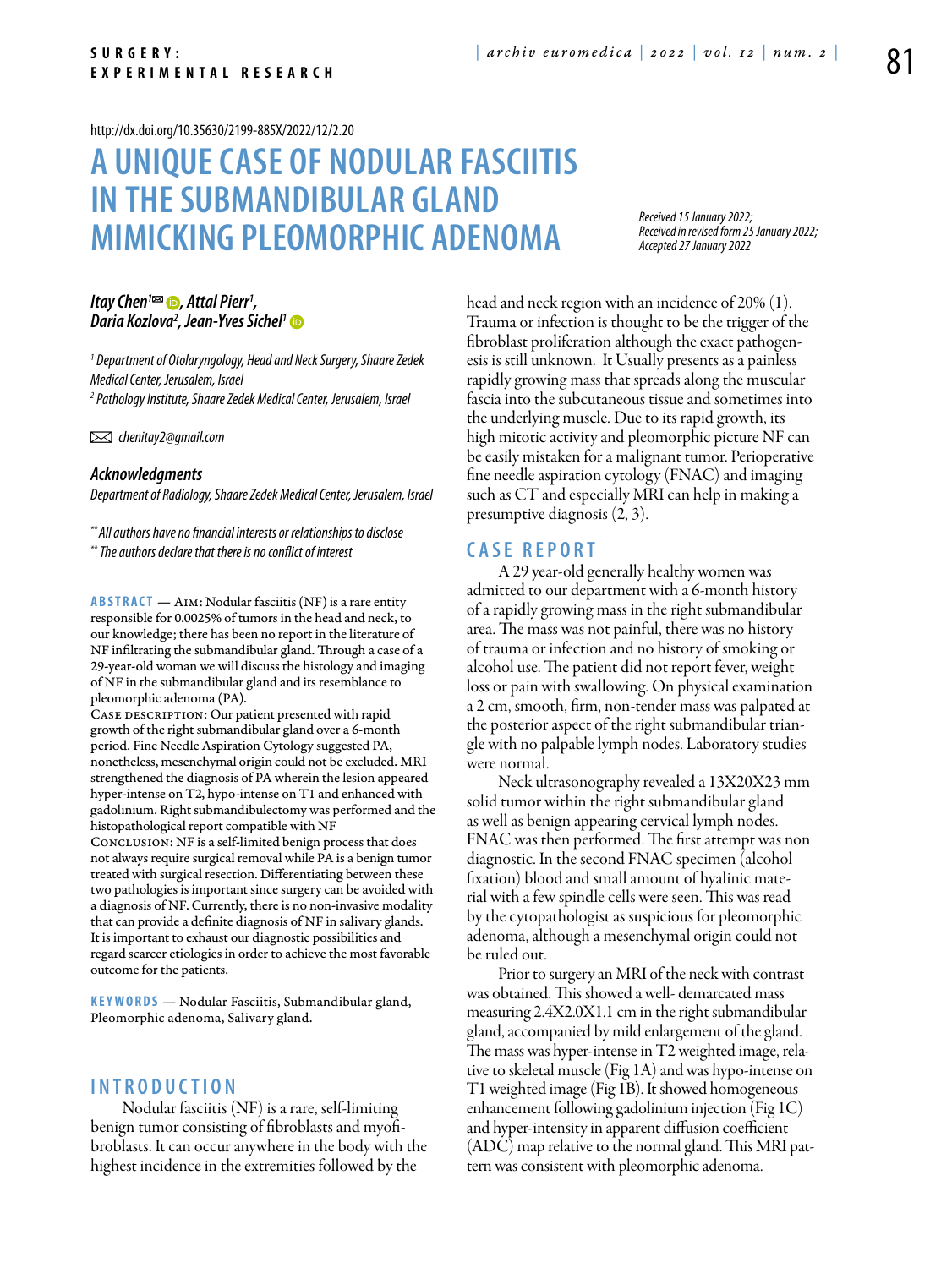

*Fig. 1 MRI axial section of the neck showing NF in the right submandibular gland with similar features of PA:*

*Fig. 1A — T2 weighted image showing hyper intensity of the tumor within the right submandibular gland, Fig. 1B — T1 weighted image showing hypo-intensity of the tumor, Fig. 1C — a well demarcated hyper-intensity of the tumor Post Gadolinium Injection, Fig. 1D — ADC map showing hyper-intensity compared with the normal submandibular gland on the left side*

Both the cytology and MRI were in concordance with the probable diagnosis of pleomorphic adenoma. A right submandibulectomy was performed. The surgery was uneventful.

The pathology report established the diagnosis of NF within the submandibular gland. The histology showed plump, immature-appearing fibroblasts and myofibroblasts (Fig. 2A). The cells were arranged in short, irregular bundles and fascicles with scattered lymphoid cells and extravasated erythrocytes (Fig. 2B). The specimen stained positive with alpha actin showing a sub-membranous "tram track" pattern that is characteristic for myofibroblasts (Fig. 2C). While the submandibular gland stained with S-100 the lesion did not (Fig. 2D).

#### **D iscu s si o n**

NF is a benign self-limiting tumor which can arise anywhere in the body. The most common areas are found in the upper extremity with an incidence of nearly 46%, followed by the head and neck with a 20% incidence and the trunk and lower extremities with an incidence of 18–16% (1). A complete spontaneous resolution of the tumor had been described (4). NF is very rare within the salivary glands with majority of the cases found in the parotid gland (5–7). To our knowledge, NF arising from submandibular gland has not been documented before. Although one case report had been published entitled "NF in the submandibular gland" the text revealed that the tumor was located in parotid gland (8).

FNAC is a widely accepted diagnostic tool used in the workup of salivary gland masses differentiating between benign and malignant tumors due to its accuracy and its minimally invasive quality. The diagnostic accuracy of FNAC is reported to be between 86–98%, sensitivity of 62–97.6% and specificity of 94.3–100%  $(9, 10)$ .

Pleomorphic adenoma is the most common major salivary tumor but on FNAC it can be mistaken for a variety of tumors due to its histologic variability (9). There are many similarities between NF and pleomorphic adenoma on FNAC. Both tumors may demonstrate bipolar spindle cells with central nuclei, loosely dispersed uniform plasmacytoid cells with round/ovoid eccentric nuclei and eosinophilic cytoplasm. Furthermore myxoid background and tufts of fibrillar intercellular material may been seen in both cases (5). In our case the FNAC favored the diagnosis of pleomorphic adenoma but emphasized that other mesenchymal tumors could not be ruled out.

Although MRI is a well-accepted modality for the diagnosis of salivary gland lesions,

very little is described regarding the MRI image of NF in salivary glands in general and within the submandibular gland in particular. MR images of NF in the skeletal system generally appear hyper-intense to skeletal muscle on T2-weighted and iso/hypo-intense on T1-weighted MR images. The vast majority of the lesions are hyper-intense following gadolinium administration (11).

Diffusion-weighted imaging (DWI) is an important tool used mostly in the examination of central nervous system pathology. DWI relies on water diffusion characteristics of the tissue, therefore cellularity and cell wall barrier are major factors in the differentiation between different tumors. The impedance of water molecule diffusion can be quantitatively assessed using the apparent diffusion coefficient (ADC) value (12).

The MRI characteristics of pleomorphic adenoma show hypo-intensity in T1 weighted image,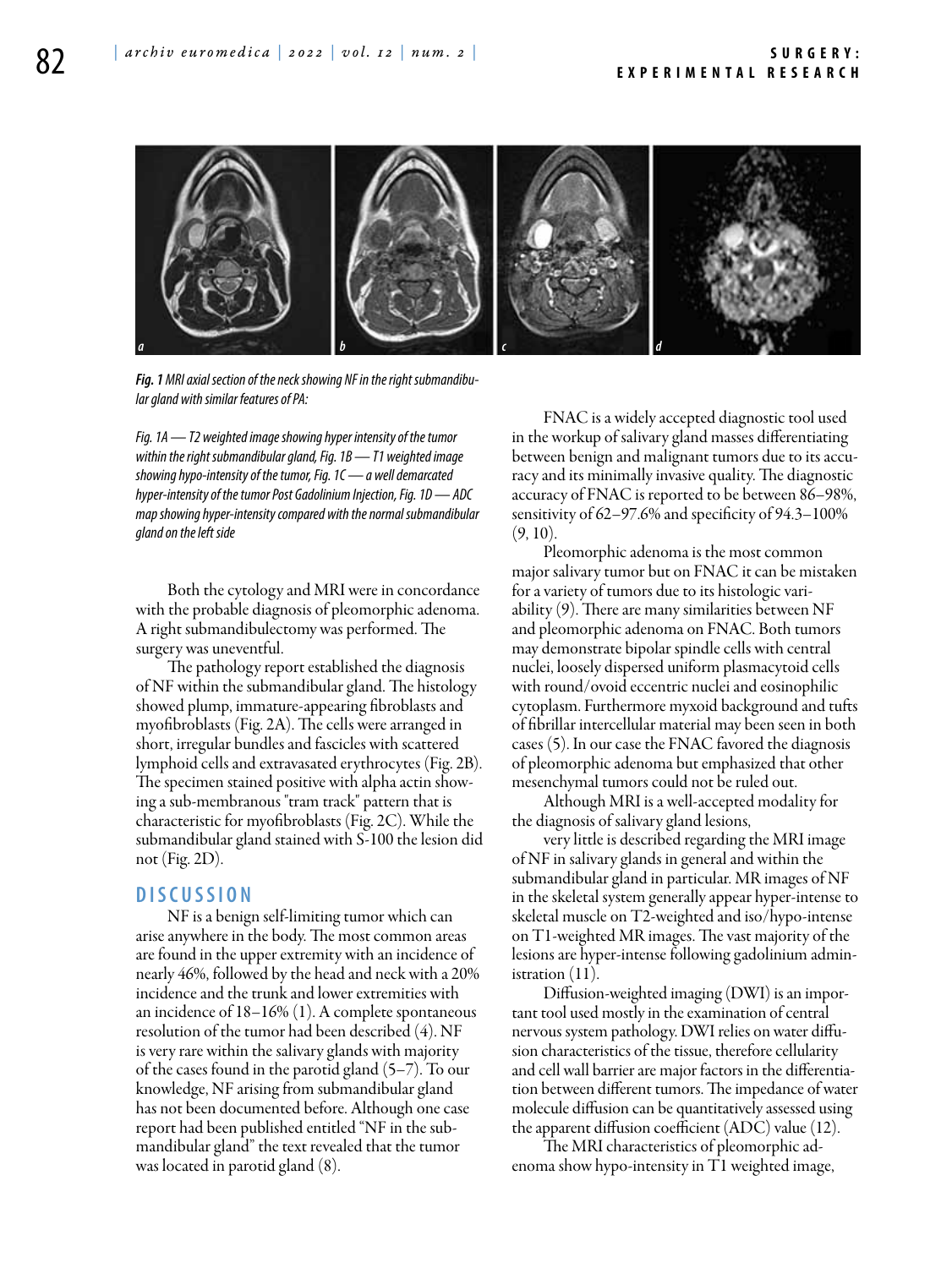

*Fig. 2. Histologic slides of specimen post right submandibulectomy:*

*Fig. 2A. 4X magnification (H&E): left upper field —submandibular gland, right lower field — nodular fasciitis. Fig. 2B. 20X magnification (H&E) of the NF tumor showing immature fibroblasts and myofibroblasts. Fig.2C. 'Tram track' pattern with alpha actin stain of the NF tumor. Fig. 2D. S-100 does not stain NF (left upper field) but stains submandibular gland (right lower field)*

hyper-intensity in T2 weighted image, enhancement upon gadolinium injection and relatively high values on ADC map (13, 14). It has been published that the presence of high ADC value in salivary gland tumors can differentiate benign from malignant tumors (15).

The MRI picture seen in our patient is similar both to the general image of NF in the skeletal system mentioned above and to the characteristics of pleomorphic adenoma on MRI. So like cytology, the MRI pattern of NF is similar to that of pleomorphic adenoma (PA).

A previous publication (16) compared MRI and FNAC in differentiating between benign and malignant parotid masses, the combination of MRI and diffused weighted image (DWI) with ADC calculation had similar diagnostic values for determining the specific histological types of common parotid masses as FNAC.

# **C o n clu si o n**

In conclusion, we have describes the first documented case, to our knowledge, of NF within the submandibular gland. Work up prior to surgery included FNAC and MRI. The FNAC was consistent with but not conclusive for the diagnosis of PA since it did not differentiate clear cut between PA and tumor of mesenchymal origin. NF is a self-limited benign process that does not always require surgical removal while PA is a benign tumor treated with surgical extirpation. Differentiating between these two pathologies is important since NF can spontaneously regress and surgery can be avoided. Currently there is no noninvasive modality that can provide a definite diagnosis of NF in salivary glands. Open biopsy is not a standard of practice in salivary gland tumor diagnosis due to

exacerbation of local spreading and its invasive nature. Core biopsy as a minimal invasive technique can aid us in the final diagnosis and in deciding the necessity of surgery. Thus it is important to exhaust our diagnostic possibilities and also regard the less common etiologies in order to achieve the most favorable outcome for the patients.

#### **R efe r e n ce s**

- 1. Goldblum JR, Folpe AL, Weiss SW, Enzinger FM, Weiss SW. Enzinger and Weiss's soft tissue tumors. 6th ed. Philadelphia, PA: Saunders/Elsevier; 2014. xiv, 1155 pp.
- REN SX, ZHANG Y. Nodular fasciitis in the orofacial region: a report of three cases. Chin J Dent Res.  $2012;15(1):55-9.$
- 3. Borumandi F, Cascarini L, Mallawaarachchi R, SANDISON A. The chameleon in the neck: Nodular fasciitis mimicking malignant neck mass of unknown primary. Int J Surg Case Rep. 2012;3(10):501-3. https://doi.org/10.1016/j.ijscr.2012.05.018
- 4. Duncan SF, Athanasian EA, Antonescu CR, ROBERTS CC. Resolution of Nodular Fasciitis in the Upper Arm. Radiol Case Rep. 2006;1(1):17–20.
- 5. SAAD RS, TAKEI H, LIPSCOMB J, RUIZ B. Nodular fasciitis of parotid region: a pitfall in the diagnosis of pleomorphic adenomas on fine-needle aspiration cytology. Diagn Cytopathol. 2005;33(3):191-4.
- 6. Hwang CS, Lee CH, Kim A, Shin N, Park WY, PARK MG, ET AL. Nodular fasciitis of the parotid gland, masquerading as pleomorphic adenoma. Korean J Pathol. 2014;48(5):366–70. 10.4132/KoreanJPathol.2014.48.5.366
- 7. Gibson TC, Bishop JA, Thompson LD. Parotid Gland Nodular Fasciitis: A Clinicopathologic Series of 12 Cases with a Review of 18 Cases from the Literature. Head Neck Pathol. 2015;9(3):334-44. 10.1007/ s12105-014-0594-9
- 8. Jang EJ, Park TI, Nam SC, Park JY. Nodular fasciitis in the submandibular gland. Diagn Cytopathol. 2008;36(11):805–8. DOI: 10.1002/dc.20914
- 9. Zhang S, Bao R, Bagby J, Abreo F. Fine needle aspiration of salivary glands: 5-year experience from a single academic center. Acta Cytol. 2009;53(4):375-82. https://doi.org/10.1159/000325336
- 10. Rajwanshi A, Gupta K, Gupta N, Shukla R, Srinivasan R, Nijhawan R, et al. Fine-needle